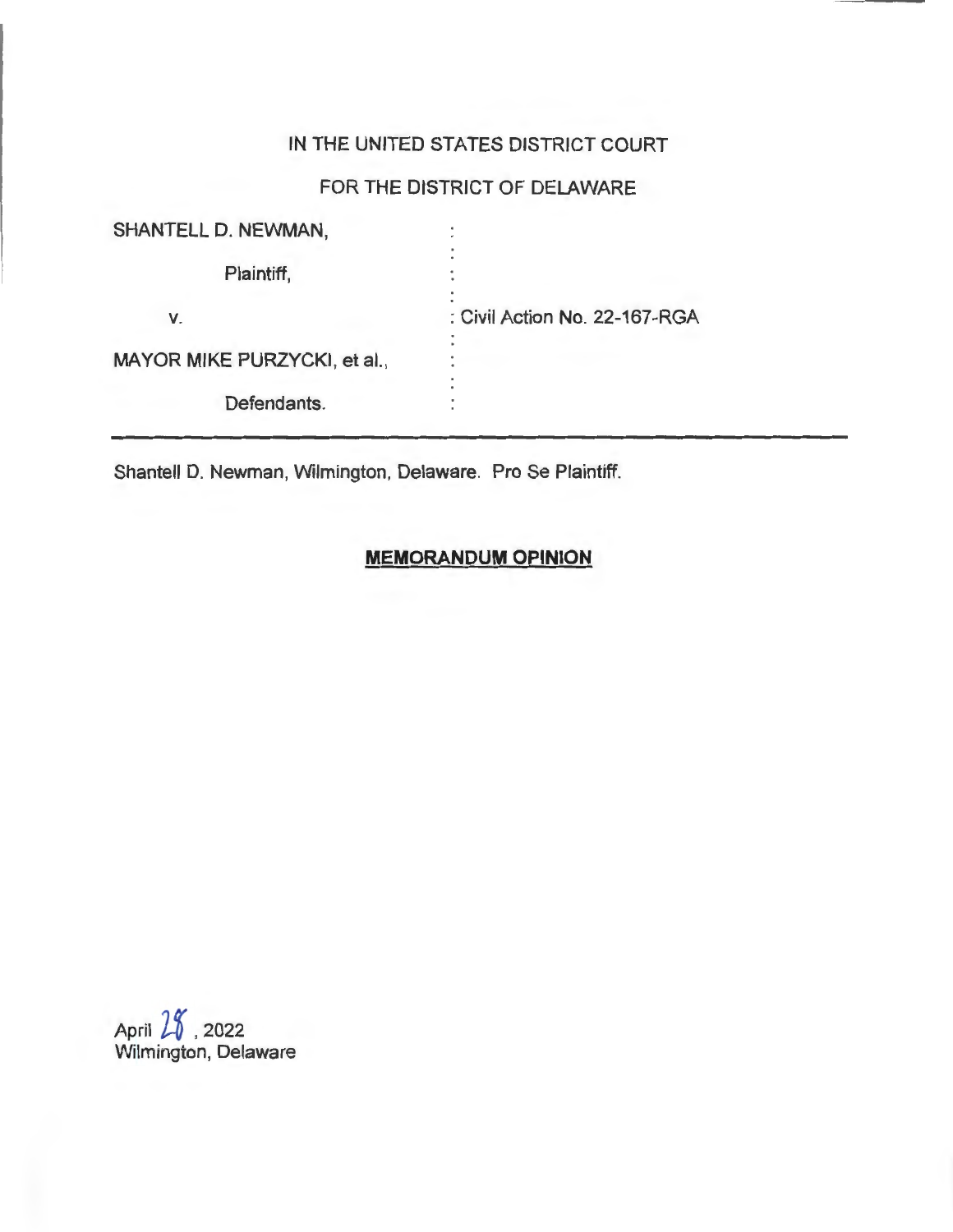S/District Judge:

Plaintiff Shantell Newman appears pro se and has been granted leave to proceed in forma pauperis. (D.I. 4). She commenced this action pursuant to 42 U.S.C. § 1983. (D.I. 2 at 5). The Court proceeds to screen the Complaint pursuant to 28 U.S.C. § 1915(e)(2)(B).

### **BACKGROUND**

The following facts are taken from the Complaint and assumed to be true for purposes of screening the Complaint. See Umland v. PLANCO Fin. Servs., Inc., 542 F.3d 59, 64 (3d Cir. 2008). On January 28, 2022, Plaintiff received an email that her vehicle would be towed. (D.I. 2 at 4). She alleges that it is her right to travel using ordinary vehicles and the deprivation of her vehicle violates her constitutional rights under 42 U.S.C. § 1983 and federal criminal code 18 U.S.C. § 242. (D.I. 2 at 5). It is not clear if Plaintiff contacted Defendant Wilmington Mayor Mike Purzycki or his office to complain after her car was "booted" when she received "illegal" tickets from 2014 totaling \$600. (Id. at 7). Plaintiff states that the tickets could not possibly belong to her because the Attorney General's office kidnapped her and she was imprisoned at Baylor Women's Correctional Institution for three years "2014-2017 – 2017-2020." (Id.). Plaintiff alleges "they" are retaliating because she has called and complained that this is not legal. (Id.). Plaintiff went to the police department (presumably Defendant Wilmington Police Department) to file a report against the police and was not allowed to file a report or a citizen's complaint. (Id. at 5-6).

1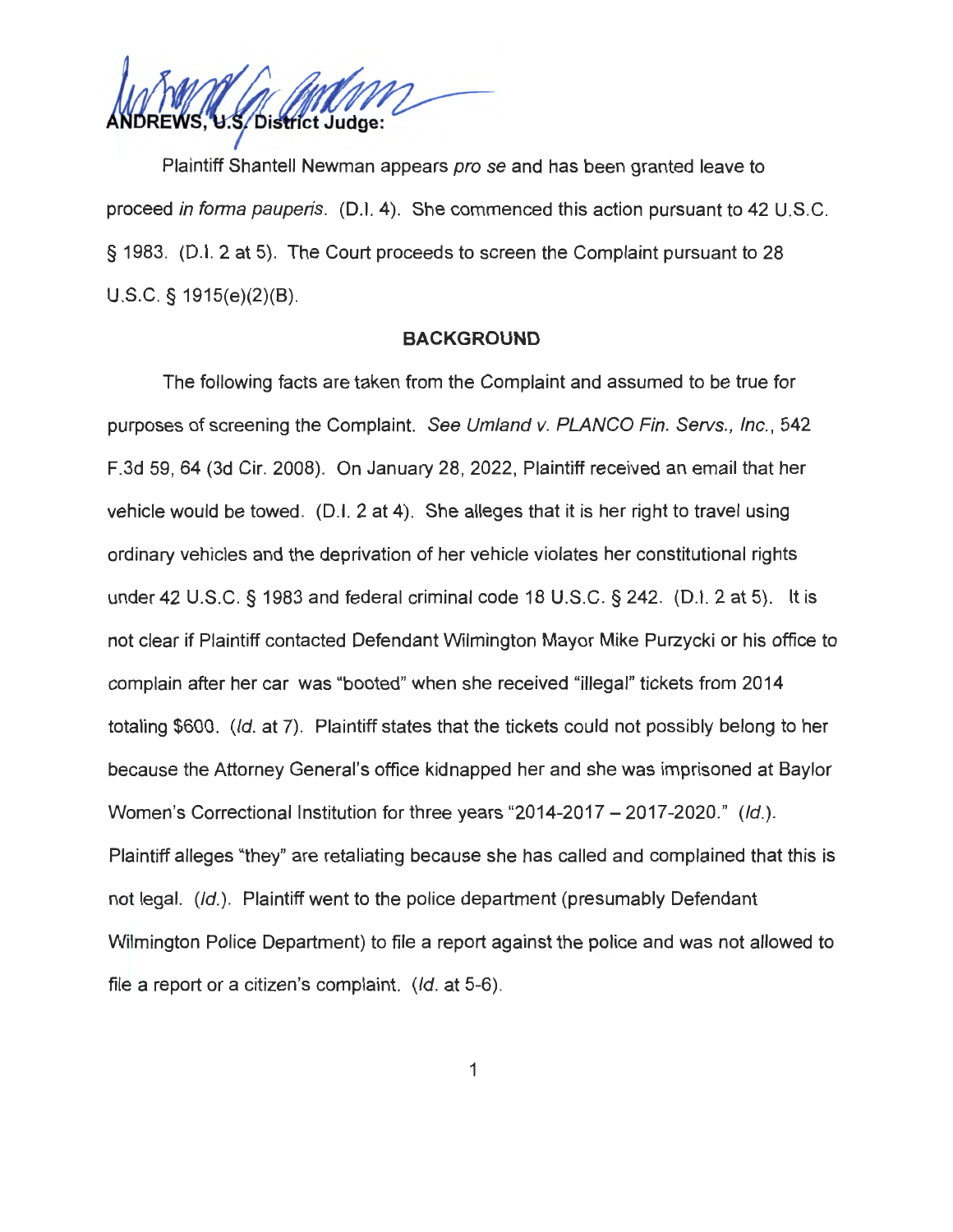Plaintiff seeks discovery and a police investigation, asks that the Mayor's Office leave her car alone, and seeks \$100,000,000 in damages.

#### **SCREENING OF COMPLAINT**

A federal court may properly dismiss an action sua sponte under the screening provisions of 28 U.S.C. § 1915(e)(2)(B) if "the action is frivolous or malicious, fails to state a claim upon which relief may be granted, or seeks monetary relief from a defendant who is immune from such relief." Ball v. Famiglio, 726 F.3d 448, 452 (3d Cir. 2013). See 28 U.S.C. § 1915(e)(2) (in forma pauperis actions). The Court must accept all factual allegations in a complaint as true and take them in the light most favorable to a pro se plaintiff. Phillips v. County of Allegheny, 515 F.3d 224, 229 (3d Cir. 2008); Erickson v. Pardus, 551 U.S. 89, 93 (2007). Because Plaintiff proceeds pro se, her pleading is liberally construed and her Complaint, "however inartfully pleaded, must be held to less stringent standards than formal pleadings drafted by lawyers." Erickson v. Pardus, 551 U.S. at 94.

A complaint is not automatically frivolous because it fails to state a claim. See Dooley v. Wetzel, 957 F.3d. 366, 374 (3d Cir. 2020) "Rather, a claim is frivolous only where it depends 'on an "indisputably meritless legal theory" or a "clearly baseless" or "fantastic or delusional" factual scenario."' Id.

The legal standard for dismissing a complaint for failure to state a claim pursuant to§ 1915(e)(2)(B)(ii) and§ 1915A(b)(1) is identical to the legal standard used when ruling on Rule 12(b)(6) motions. Tourscher v. McCullough, 184 F.3d 236, 240 (3d Cir. 1999). However, before dismissing a complaint or claims for failure to state a claim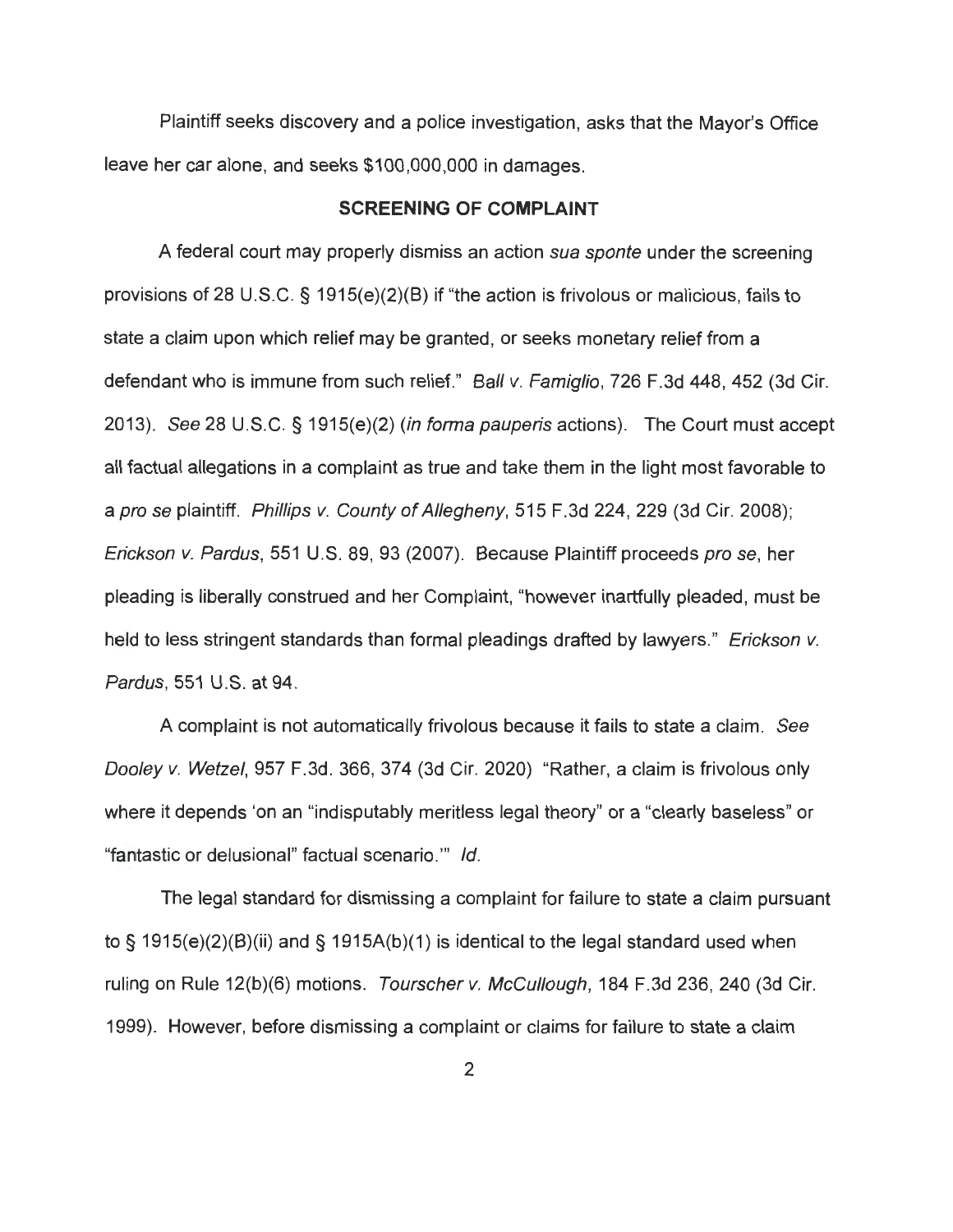upon which relief may be granted pursuant to the screening provisions of 28 U.S.C. §§1915 and 1915A, the Court must grant Plaintiff leave to amend her complaint unless amendment would be inequitable or futile. See Grayson v. Mayview State Hosp., 293 F.3d 103, 114 (3d Cir. 2002).

A well-pleaded complaint must contain more than mere labels and conclusions. See Ashcroft v. Iqbal, 556 U.S. 662 (2009); Bell Atl. Corp. v. Twombly, 550 U.S. 544 (2007). A plaintiff must plead facts sufficient to show that a claim has substantive plausibility. See Johnson v. City of Shelby, 574 U.S. 10 (2014). A complaint may not dismissed, however, for imperfect statements of the legal theory supporting the claim asserted. See id. at 11 .

A court reviewing the sufficiency of a complaint must take three steps: (1) take note of the elements the plaintiff must plead to state a claim; (2) identify allegations that, because they are no more than conclusions, are not entitled to the assumption of truth ; and (3) when there are well-pleaded factual allegations, assume their veracity and then determine whether they plausibly give rise to an entitlement to relief. Connelly v. Lane Constr. Corp., 809 F.3d 780,787 (3d Cir. 2016). Elements are sufficiently alleged when the facts in the complaint "show" that the plaintiff is entitled to relief. *Igbal*, 556 U.S. at 679 (quoting Fed. R. Civ. P. 8(a)(2)). Deciding whether a claim is plausible will be a "context-specific task that requires the reviewing court to draw on its judicial experience and common sense." Id.

3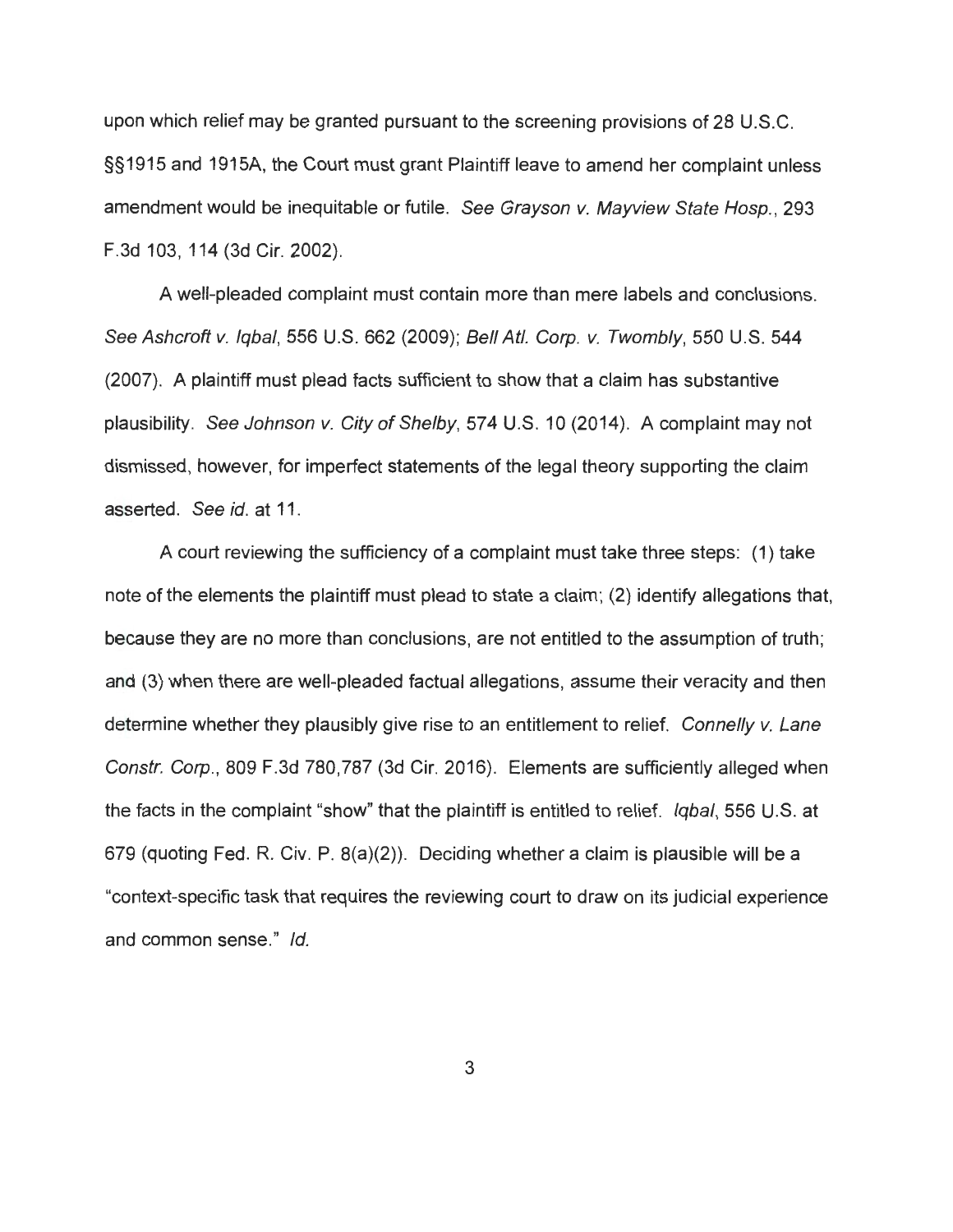#### **DISCUSSION**

**Personal Involvement.** Mayor Purzycki is a named defendant. The Complaint does not indicate if Purzycki is named as defendant based upon his position as mayor or because he has personal involvement in the matter.

There is no respondeat superior liability under § 1983. See Parkell v. Danberg, 833 F.3d 313, 330 (3d Cir. 2016). A defendant in a civil rights action cannot be held liable unless he had personal involvement. Baraka v. McGreevey, 481 F.3d 187, 210 (3d Cir. 2007); see also Polk County v. Dodson, 454 U.S. 312, 325 (1981). Such involvement may be "shown through allegations of personal direction or of actual knowledge and acquiescence." Evancho v. Fisher, 423 F.3d 347, 353 (3d Cir. 2005).

To the extent Plaintiff raises a claim against Purzycki based upon his position as mayor, the claim fails as a matter of law. In addition, as pied, it is not clear if what actions, if any, were taken by Purzycki. Plaintiff alleges that she contacted the Mayor's Office, that she "contacted Mike," and that the Mayor's office "committed a tort transfer action." At most, Plaintiff "contacted Mike." This does not suffice to state a claim. Therefore, dismissal is appropriate.

**Municipal Liability.** The Wilmington Police Department is a named defendant.<sup>1</sup> A municipality may only be held liable under § 1983 when the "execution of a government's policy or custom . . . inflicts the injury." Andrews v. City of Philadelphia, 895 F.2d 1469, 1480 (3d Cir. 1990). While a government policy is established by a "decisionmaker possessing final authority," a custom arises from a "course of conduct. .

 $1$  The proper municipal defendant is the City of Wilmington.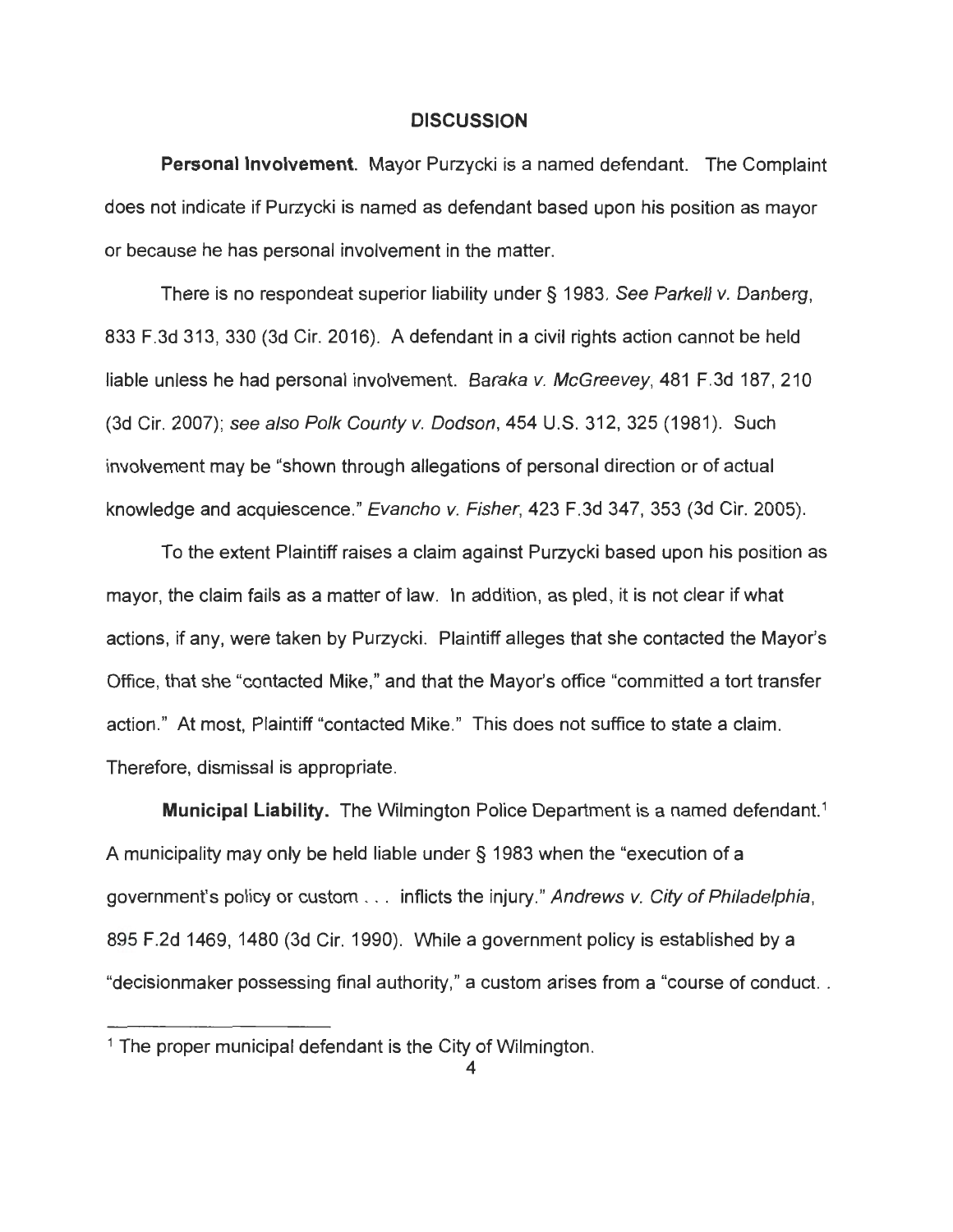. so permanent and well settled as to virtually constitute law." Andrews, 895 F.2d at 1480 (citing Monell v. Department of Social Services of the City of New York, 436 U.S. 658 (1978)). Accordingly, a plaintiff seeking to recover from a municipality must (1) identify an allegedly unconstitutional policy or custom, (2) demonstrate that the municipality, through its deliberate and culpable conduct, was the "moving force" behind the injury alleged; and (3) demonstrate a direct causal link between the municipal action and the alleged deprivation of federal rights. Board of the County Comm'rs v. Brown, 520 U.S. 397, 404 (1997).

Plaintiff has not pied that the Wilmington Police was the "moving force" behind any alleged constitutional violation. Absent any allegation that a custom or policy established by the Wilmington Police Department directly caused harm to Plaintiff, her § 1983 claim cannot stand. The claim will be dismissed.

**Federal Criminal Statute.** Plaintiff alleges violations of 18 U.S.C. § 242. To the extent that Plaintiff seeks to impose criminal liability upon Defendants pursuant to the criminal statute upon which she relies, she lacks standing to proceed. See Allen v. Administrative Office of Pennsylvania Courts, 270 F. App'x 149, 150 (3d Cir. 2008); see United States v. Friedland, 83 F.3d 1531 , 1539 (3d Cir. 1996) ("[T]he United States Attorney is responsible for the prosecution of all criminal cases within his or her district."). The decision of whether to prosecute, and what criminal charges to bring, generally rests with the prosecutor. See United States v. Batchelder, 442 U.S. 114, 124 (1979). Therefore, the criminal claims will be dismissed as frivolous pursuant to 28 U.S.C. §1915(e)(2)(B)(i).

5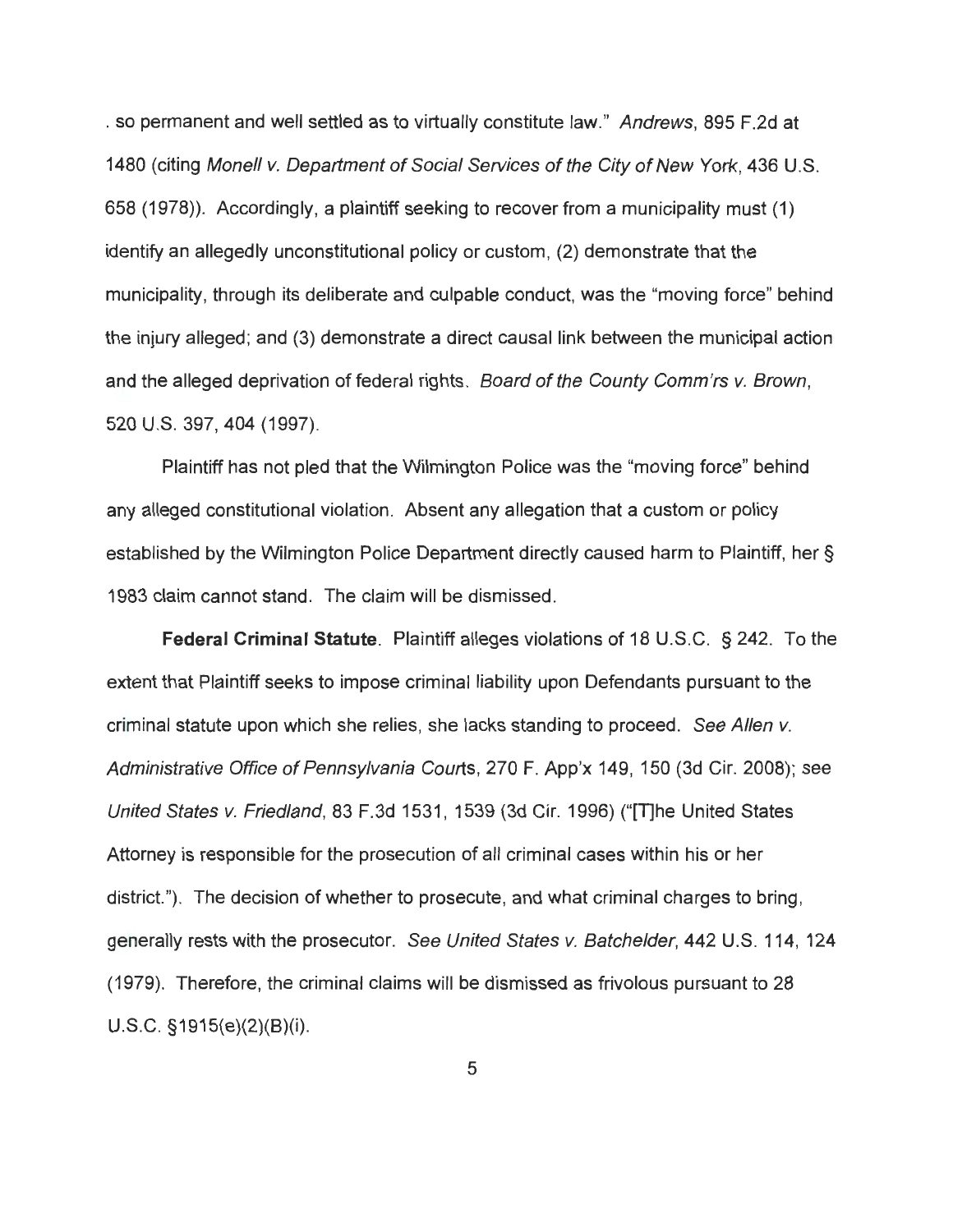### **CONCLUSION**

For the above reasons, the Court will dismiss the Complaint pursuant to 28 U.S.C. § 1915(e)(2)(B)(i) and (ii). Plaintiff will be given leave to file an amended complaint.

An appropriate Order will be entered.